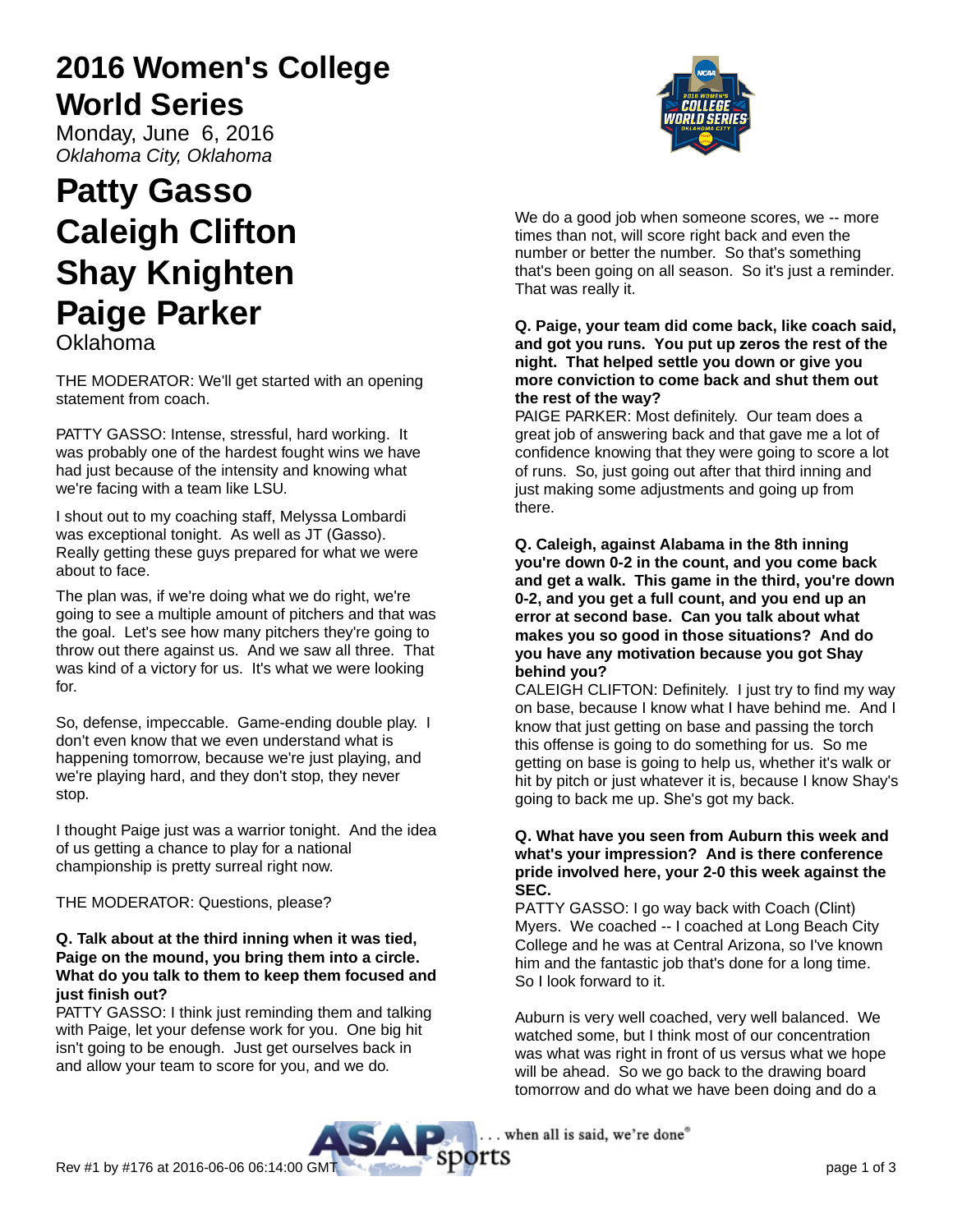good job of preparation.

PAIGE PARKER: They are very well coached team, and we know it's going to be a battle, and we're just excited to get out there and have a chance to play for a national championship.

SHAY KNIGHTEN: We're going to go out and fight like we always have been. It's another game. We're just going to go out, have each other's backs and just fight until the end, no matter what happens.

CALEIGH CLIFTON: : Same. Just going out there and fighting, give it all we got, go pitch by pitch, inning by inning and giving it our all.

**Q. Shay, as a southern California kid, I think that you might remember playing with, or against, Auburn's (Kaylee) Carlson and (Carlee) Wallace. If you do, what do you remember about that and what's it going to be like facing off with those girls?** SHAY KNIGHTEN: They're tough competitors. They fight. They're hard fought kids. I think it's going to be a fun game just seeing familiar faces. It's not that it's like a huge game, it's just playing one game at a time. Not trying to over think things and not looking at the players that I know as, like, as an oh my gosh moment. Just playing like it's any other team.

# **Q. Shay, talk about where you were in your mindset just before you knocked that one out.**

SHAY KNIGHTEN: In my mind I was just thinking battle. I had two strikes, I was just thinking find your way on base. A walk, a hit by pitch, a little dinker, something. Just hit the ball hard, put the ball in play. And that paid off.

**Q. Caleigh and Shay, at the beginning of the season you guys coming in as freshmen, did you envision playing for a national championship this year? And what's it going to be like to be on that stage playing for a national championship?** CALEIGH CLIFTON: : We had hoped for that, like that's something we have always wanted. But it's kind of unbelievable that we are, especially as freshmen. Everyone sees us as underdogs. And since we were freshmen no one thought we would be here. Especially with the team we were last year. But it's kind of crazy. But it works out for us.

SHAY KNIGHTEN: It's one of the things that I think all of us have been dreaming about since we were little. For it to be for like our freshman year, it's just unreal. I don't think it will really become real until I set foot on that field.

It's more of just taking it one game at a time, not trying

to over think things, not look at the bigger picture. Just stay with my team.

# **Q. 30-game win streak, three WCWS finals in six years. Where will this rank as far as your accomplishments at OU?**

PATTY GASSO: Quite honestly, I don't know. I don't think about my accomplishments, because they're not mine, they're ours. Every team that's been there has been so different.

So this is just a different, a hard working, competitive, young group that is afraid of nothing. So, it's just what I want to do in this program, to represent OU, just like these guys, we want to represent OU. We want to represent the state. There's a lot of pride in this.

But that's who we are and that's what our expectations are every year. So, to be here is, it's something special, but it's something that we expect from this program.

**Q. Over the last couple days you've gotten into some jams here and there against Alabama and Michigan. And some rough spots. Then the same thing happened today. Can you talk to your mindset in those situations and just what you've been doing to consistently get yourself out of those.**

PAIGE PARKER: Be tough and battle. I know my defense is behind me, and I know that they're going to make plays. And it's just all about just going out there and fighting and working as hard as I can to keep them off the bases and from scoring. So it's just letting my defense work behind me, because I know that they're fantastic, and they have my back.

## **Q. What told you that all these pieces, new and old, could fit together in a way that would lead here?** PATTY GASSO: Another answer I don't know.

# (Laughter.)

I think it took us a little bit of time to figure out the lineup. If you look at what our lineup looked like at the beginning of the season, it's completely different than it was from then to now. Different people in different positions.

But we just -- the chemistry on this team is something that I have not seen in a long time. This group is so enjoyable to be around every day. At practice, on the field, in battle, it's just a joy to be around them. They truly appreciate and respect each other and at practice every day I don't have to bark at them because they work.

.. when all is said, we're done"